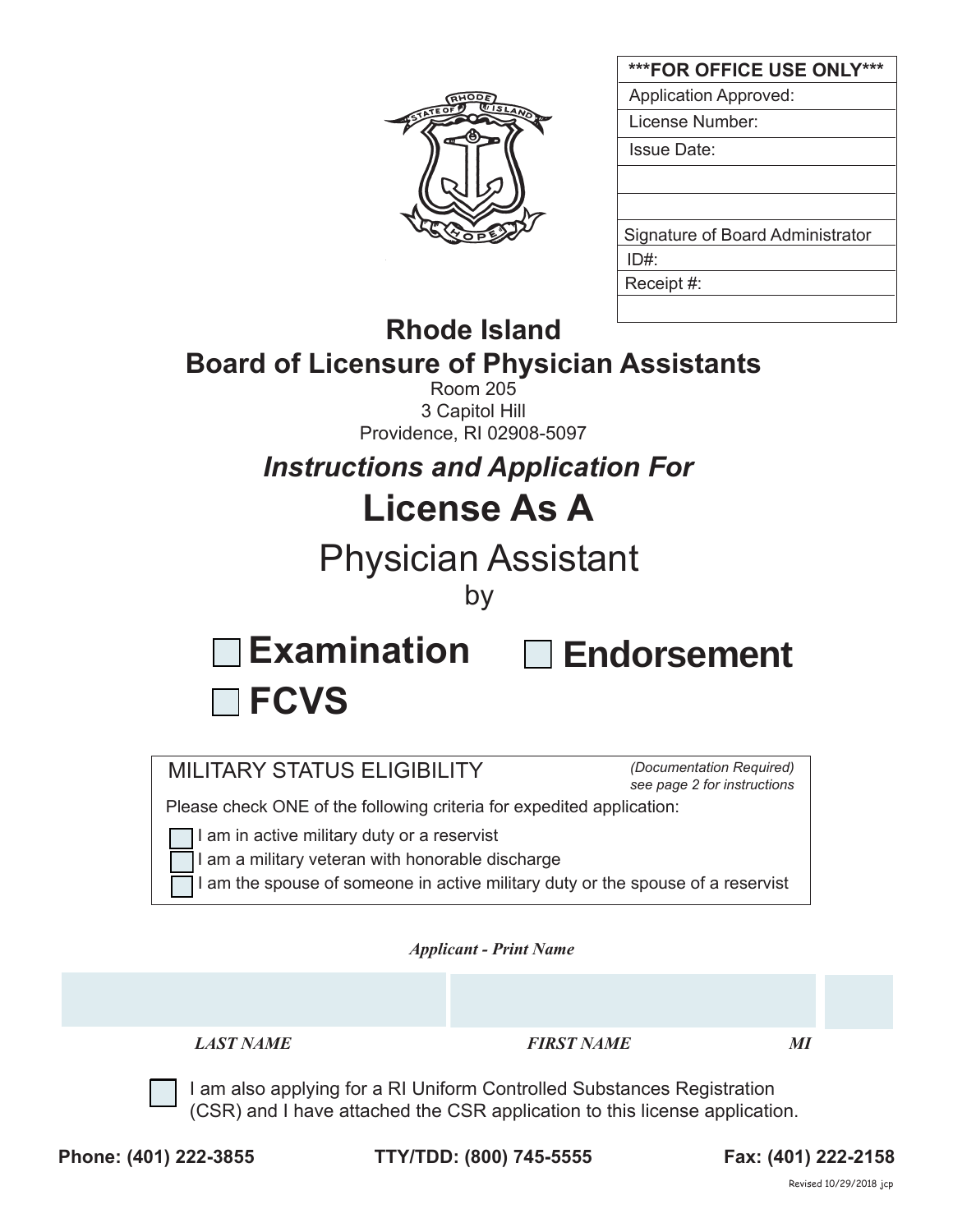### **LICENSURE REQUIREMENTS**



## Completed Rhode Island Uniform Controlled Substances Act Registration Form (CSR) enclosed in this

application to be used for that purpose.



Check or money order (preferred), made payable (in U.S. funds only) to the RI General Treasurer in the amount of **\$200.00**

In order to dispense, prescribe, store, or order controlled substances, **you must obtain a Rhode Island Controlled Substance Registration (CSR) and a Drug Enforcement Administration (DEA) Registration.** After you obtain your Rhode Island CSR you must apply for a federal DEA Number. That DEA number must be registered to a RI Business Address. An application for the federal DEA Number can be obtained by contacting DEA: DEA Phone Number (617) 557-2200. Web Site: http://www.deadiversion.usdoj.gov/drugreg/reg\_apps/

#### **Licensure Information**

Please visit the RIDOH website at **http://www.health.ri.gov/licenses** to Verify your license, download Rules and Regualtions/Laws for your profession, download change of address forms, other licensing forms or obtain our contact information. HEALTH will not, for any reason, accelerate the processing of one applicant at the ex pense of others.

#### **License Certificates**

RIDOH will be providing wallet license cards ONLY on issuance of licenses. If you wish to receive a license certificate, suitable for framing, please check the box below and attach a separate check in the amount of \$30.00 made payable to RI General Treasurer.

I would like to receive a license certificate. I have enclosed a separate check in the amount of \$30.00

**NOTE: ALL** physician assistant applicants must have a supervising physician who oversees the activities of, and accepts the responsibility for, the medical services rendered by the physician assistant.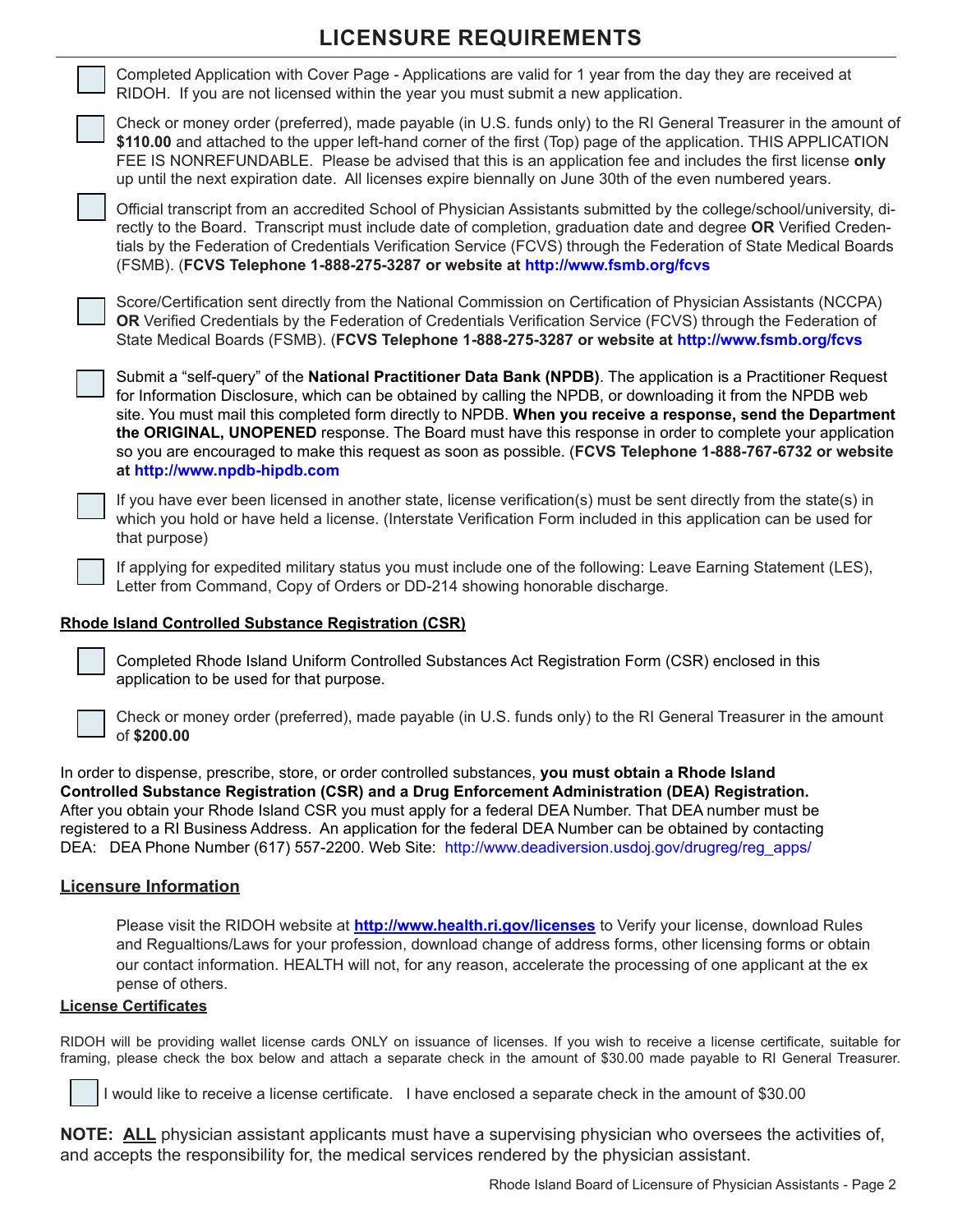

### **State of Rhode Island Board of Licensure of Physician Assistants**

Application for License as a Physician Assistant

*Refer to the Application Instructions when completing these forms. Type or block print only. Do not use felt-tip pens.*

| 1. Name(s)                                              |                                                                                                          |                                              |                          |                                                                                                                                                     |
|---------------------------------------------------------|----------------------------------------------------------------------------------------------------------|----------------------------------------------|--------------------------|-----------------------------------------------------------------------------------------------------------------------------------------------------|
| This is the name that                                   | Title (i.e., Mr., Mrs., Ms., etc.)                                                                       |                                              |                          |                                                                                                                                                     |
| will be printed on your<br>License/Permit/Cer-          |                                                                                                          |                                              |                          |                                                                                                                                                     |
| tificate and reported                                   | <b>First Name</b>                                                                                        |                                              |                          |                                                                                                                                                     |
| to those who inquire<br>about your License/             |                                                                                                          |                                              |                          |                                                                                                                                                     |
| Permit/Certificate. Do                                  | Middle Name                                                                                              |                                              |                          |                                                                                                                                                     |
| not use nicknames, etc.                                 |                                                                                                          |                                              |                          |                                                                                                                                                     |
|                                                         | Surname, (Last Name)                                                                                     |                                              |                          |                                                                                                                                                     |
|                                                         |                                                                                                          |                                              |                          |                                                                                                                                                     |
|                                                         | Suffix (i.e., Jr., Sr., II, III)                                                                         |                                              |                          |                                                                                                                                                     |
|                                                         |                                                                                                          |                                              |                          |                                                                                                                                                     |
|                                                         | Maiden, if applicable                                                                                    |                                              |                          |                                                                                                                                                     |
|                                                         | Name(s) under which originally licensed in another state, if different from above (First, Middle, Last). |                                              |                          |                                                                                                                                                     |
|                                                         |                                                                                                          |                                              |                          |                                                                                                                                                     |
|                                                         |                                                                                                          |                                              |                          | "Pursuant to Title 5, Chapter 76, of the Rhode Island General Laws, as                                                                              |
|                                                         |                                                                                                          |                                              |                          | amended, I attest that I have filed all applicable tax returns and paid all                                                                         |
| 2. Social Security                                      |                                                                                                          |                                              |                          | taxes owed to the State of Rhode Island, and I understand that my Social<br>Security Number (SSN) will be transmitted to the Divison of Taxation to |
| <b>Number</b>                                           | U.S. Social Security Number                                                                              | verify that no taxes are owed to the State." |                          |                                                                                                                                                     |
| 3. Gender                                               |                                                                                                          |                                              |                          |                                                                                                                                                     |
|                                                         | Female<br>Male                                                                                           |                                              |                          |                                                                                                                                                     |
| 4. Date of Birth                                        |                                                                                                          |                                              |                          |                                                                                                                                                     |
|                                                         | 19<br>Year                                                                                               |                                              |                          |                                                                                                                                                     |
|                                                         | Day<br>Month                                                                                             |                                              |                          |                                                                                                                                                     |
|                                                         |                                                                                                          |                                              |                          |                                                                                                                                                     |
| 5. Home                                                 |                                                                                                          |                                              |                          |                                                                                                                                                     |
| <b>Address</b>                                          | 1st Line Address (Apartment/Suite/Room Number, etc.)                                                     |                                              |                          |                                                                                                                                                     |
| It is your responsibility                               |                                                                                                          |                                              |                          |                                                                                                                                                     |
| to notify the board of all                              | Second Line Address (Number and Street)                                                                  |                                              |                          |                                                                                                                                                     |
| address changes.                                        |                                                                                                          |                                              |                          |                                                                                                                                                     |
|                                                         | City                                                                                                     |                                              | State                    | Zip Code                                                                                                                                            |
|                                                         |                                                                                                          |                                              |                          |                                                                                                                                                     |
|                                                         | Country, If NOT U.S.                                                                                     |                                              | Postal Code, If NOT U.S. |                                                                                                                                                     |
|                                                         |                                                                                                          |                                              |                          |                                                                                                                                                     |
|                                                         | Home Phone                                                                                               |                                              | Home Fax                 |                                                                                                                                                     |
|                                                         |                                                                                                          |                                              |                          |                                                                                                                                                     |
|                                                         | Email Address (Format for email address is Username@domain e.g. applicant@isp.com)                       |                                              |                          |                                                                                                                                                     |
|                                                         |                                                                                                          |                                              |                          |                                                                                                                                                     |
| <b>6. Business</b>                                      |                                                                                                          |                                              |                          |                                                                                                                                                     |
| <b>Address</b>                                          | Name of Business/Work Location                                                                           |                                              |                          |                                                                                                                                                     |
| (ONLY if it is                                          |                                                                                                          |                                              |                          |                                                                                                                                                     |
| <b>RELATED to</b>                                       | 1st Line Address (Department/Suite/Room Number, etc.)                                                    |                                              |                          |                                                                                                                                                     |
| your license.)                                          |                                                                                                          |                                              |                          |                                                                                                                                                     |
|                                                         | Second Line Address (Number and Street)                                                                  |                                              |                          |                                                                                                                                                     |
| It is your responsibility<br>to notify the board of all |                                                                                                          |                                              |                          |                                                                                                                                                     |
| address changes.                                        | City                                                                                                     |                                              | State                    | Zip Code                                                                                                                                            |
| This address will                                       |                                                                                                          |                                              |                          |                                                                                                                                                     |
| appear on the De-                                       | Country, If NOT U.S.                                                                                     |                                              | Postal Code, IT NOT U.S. |                                                                                                                                                     |
| partment of Health<br>web site.                         |                                                                                                          |                                              |                          |                                                                                                                                                     |
|                                                         | <b>Business Phone</b>                                                                                    | Extension                                    | <b>Business Fax</b>      |                                                                                                                                                     |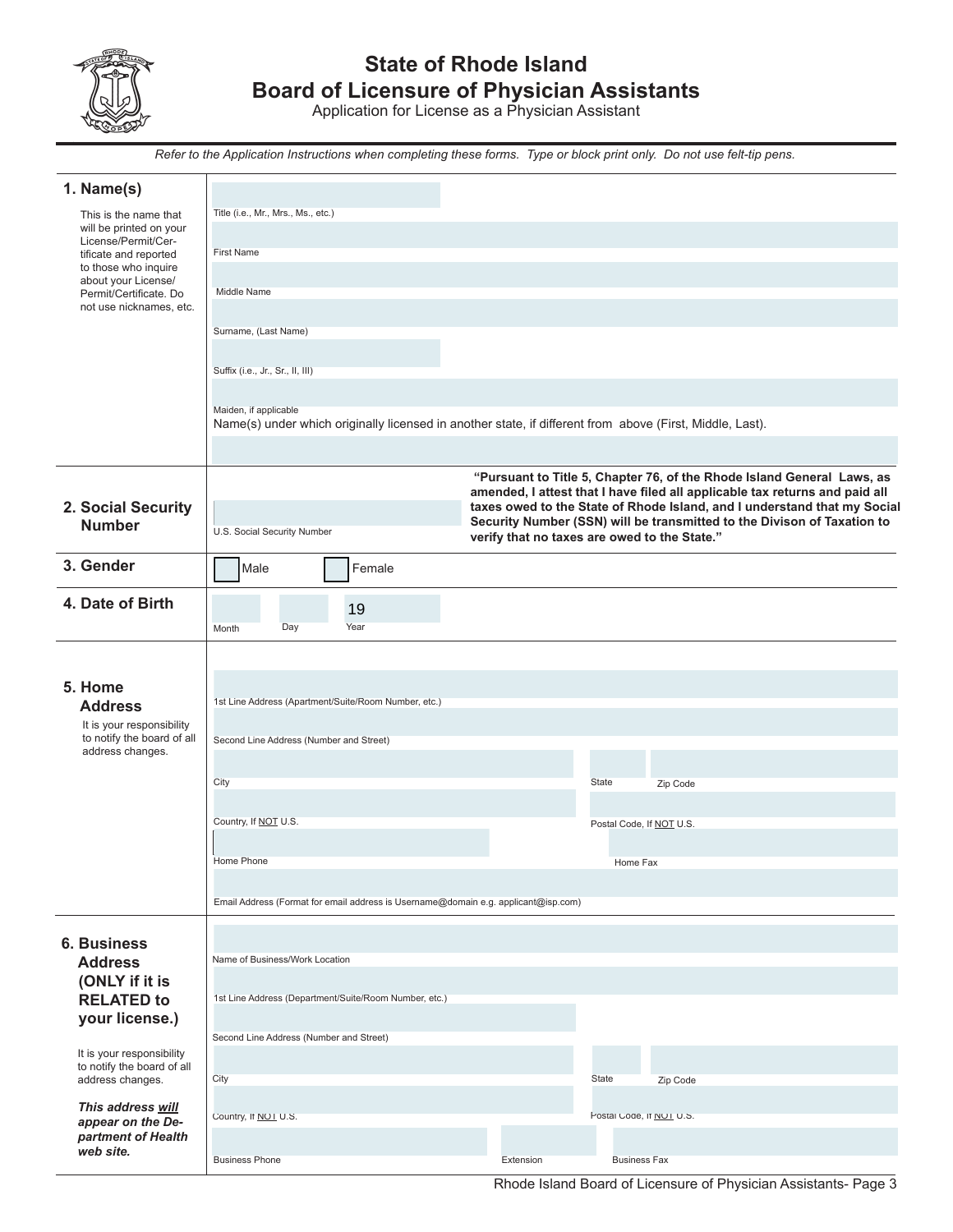| 7. Preferred<br><b>Mailing</b>                                                                                                                                | Please use my Home Address as my preferred mailing address                                                                                                                                                             |                           |  |  |
|---------------------------------------------------------------------------------------------------------------------------------------------------------------|------------------------------------------------------------------------------------------------------------------------------------------------------------------------------------------------------------------------|---------------------------|--|--|
| <b>Address</b><br>Please check ONE                                                                                                                            | Please use my Business Address as my preferred mailing address                                                                                                                                                         |                           |  |  |
| 8. Qualifying<br><b>Education</b><br>Please list the name<br>and information about<br>the school that you<br>attended that qualifies<br>you for this license. | Type of School (University, College, Technical School, etc.)<br>Name of School<br>Date Graduated:<br>Month<br>Year<br>Degree Received (Bachelor of Arts, Master of Science, Diploma, etc.)                             |                           |  |  |
| 9. Other State<br>License(s)                                                                                                                                  | No<br>Have you ever held, or do you currently hold, a license in another state?<br>Yes                                                                                                                                 |                           |  |  |
| Please answer the<br>question and list<br>state(s), if applicable                                                                                             | If the answer to this question is "yes", enter all other state licenses in Question 10 (below):                                                                                                                        |                           |  |  |
| 10. Licensure                                                                                                                                                 | State/Country:<br>State/Country:                                                                                                                                                                                       |                           |  |  |
| List all states or<br>countries in which                                                                                                                      | Active<br>Inactive                                                                                                                                                                                                     | Active<br>Inactive        |  |  |
| you are now, or ever<br>have been licensed<br>to practice your                                                                                                | Active<br>Inactive                                                                                                                                                                                                     | Active<br>Inactive        |  |  |
| profession.                                                                                                                                                   | Active<br>Inactive                                                                                                                                                                                                     | Active<br>Inactive        |  |  |
|                                                                                                                                                               | Active<br>$\Box$ Inactive                                                                                                                                                                                              | Active<br>Inactive        |  |  |
|                                                                                                                                                               | Active<br>$\Box$ Inactive                                                                                                                                                                                              | Active<br>$\Box$ Inactive |  |  |
|                                                                                                                                                               | Active<br>$\Box$ Inactive                                                                                                                                                                                              | Active<br>$\Box$ Inactive |  |  |
|                                                                                                                                                               | Active<br>  Inactive                                                                                                                                                                                                   | Active<br><b>nactive</b>  |  |  |
|                                                                                                                                                               | Active<br>Inactive                                                                                                                                                                                                     | Active<br>$\Box$ Inactive |  |  |
|                                                                                                                                                               | Active<br>Inactive                                                                                                                                                                                                     | Active<br>$\Box$ Inactive |  |  |
|                                                                                                                                                               | <b>DOCUMENTATION NEEDED FOR ENDORSEMENT APPLICANTS:</b><br><b>YOU</b> must send an "Interstate Verification Form" to each state in which you are,<br>or ever have been, licensed (Make copies as needed) (See page 7). |                           |  |  |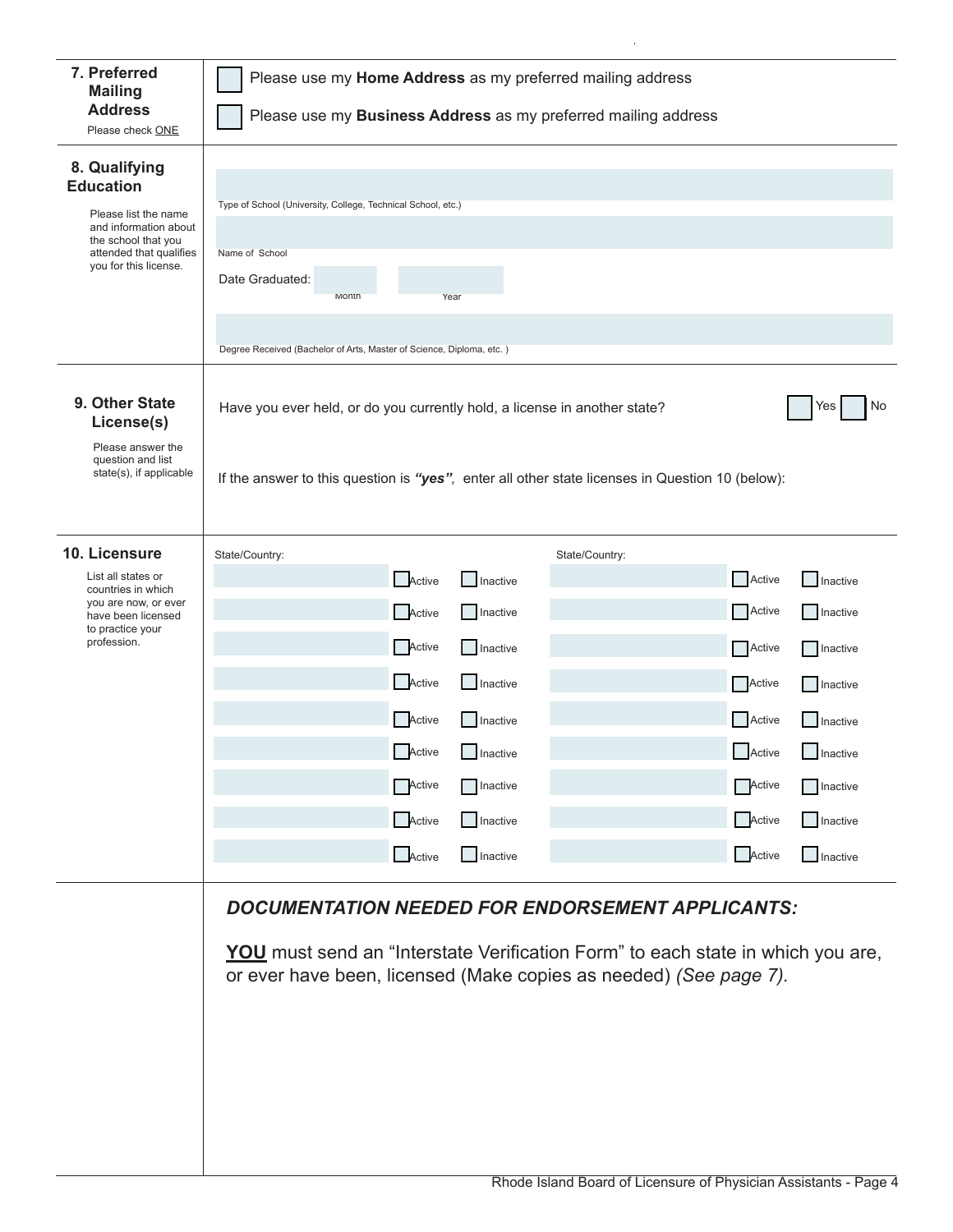| 11. Criminal<br><b>Convictions</b><br>Respond to the<br>question at the top<br>of the section, then<br>list any criminal   | Have you ever been convicted of a violation, plead Nolo Contendere, or<br>entered a plea bargain to any federal, state or local statute, regulation, or<br>ordinance or are any formal charges pending?<br>Abbreviation of State and Conviction <sup>1</sup> (e.g. CA - Illegal Possession of a Controlled Substance): | Yes   | No   |
|----------------------------------------------------------------------------------------------------------------------------|------------------------------------------------------------------------------------------------------------------------------------------------------------------------------------------------------------------------------------------------------------------------------------------------------------------------|-------|------|
| conviction(s) in the<br>space provided.<br>If necessary, you<br>may continue on a<br>separate 81/2 x 11<br>sheet of paper. |                                                                                                                                                                                                                                                                                                                        | Month | Year |
| 12. Disciplinary<br><b>Questions</b>                                                                                       | During any Professional/Medical Education, were you ever dismissed, suspended,<br>1.<br>restricted, put on probation, or otherwise acted against or did you take a leave of ab-<br>sence for medical reasons?                                                                                                          | Yes   | No   |
| Check either Yes or<br>No for each question.                                                                               | During any Professional/Medical Education, were you ever requested to leave or did<br>2.<br>you leave, temporarily or permanently, prior to completion of training?                                                                                                                                                    | Yes   | No   |
| NOTE: If you answer<br>"Yes" to any question,<br>you are required<br>to furnish complete                                   | 3.<br>During any training, were you ever dismissed, suspended, restricted, put on probation,<br>or otherwise acted against or did you take a leave of absence for medical reasons?                                                                                                                                     | Yes   | No   |
| details, including<br>date, place, reason<br>and disposition of the<br>matter.                                             | 4.<br>During any training, were you ever requested to leave or did you leave, temporarily or<br>permanently, prior to completion of training?                                                                                                                                                                          | Yes   | No   |
|                                                                                                                            | Are there any charges or investigations pending, in any state, against you?<br>5.                                                                                                                                                                                                                                      | Yes   | No   |
|                                                                                                                            | Have your staff privileges at any hospital, nursing home, or other health care facility or<br>6.<br>health care provider or HMO ever been reduced, revoked, or suspended or have you<br>voluntarily surrendered your clinical privileges from any such unit or facility while under<br>investigation in any state?     | Yes   | No   |
|                                                                                                                            | Have you ever had any disciplinary action(s) taken, or is any pending, against your<br>7.<br>License to practice medicine, DEA Permit, State Controlled Substances Registration,<br>Medicare Privileges, Medicaid Privileges, or are any complaints pending in any state?                                              | Yes   | No   |
|                                                                                                                            | Have you ever had a membership in a professional society revoked, suspended, or<br>8.<br>limited in any manner or have you voluntarily withdrawn while under investigation?                                                                                                                                            | Yes   | No   |
|                                                                                                                            | Have you ever failed to pass an examination for licensure?<br>9.                                                                                                                                                                                                                                                       | Yes   | No   |
|                                                                                                                            | Note: If you answer "Yes" to any question, you are required to furnish complete details, including date, place, reason and<br>disposition of the matter. You may use the space below or, if needed, on a separate sheet of paper.                                                                                      |       |      |

Τ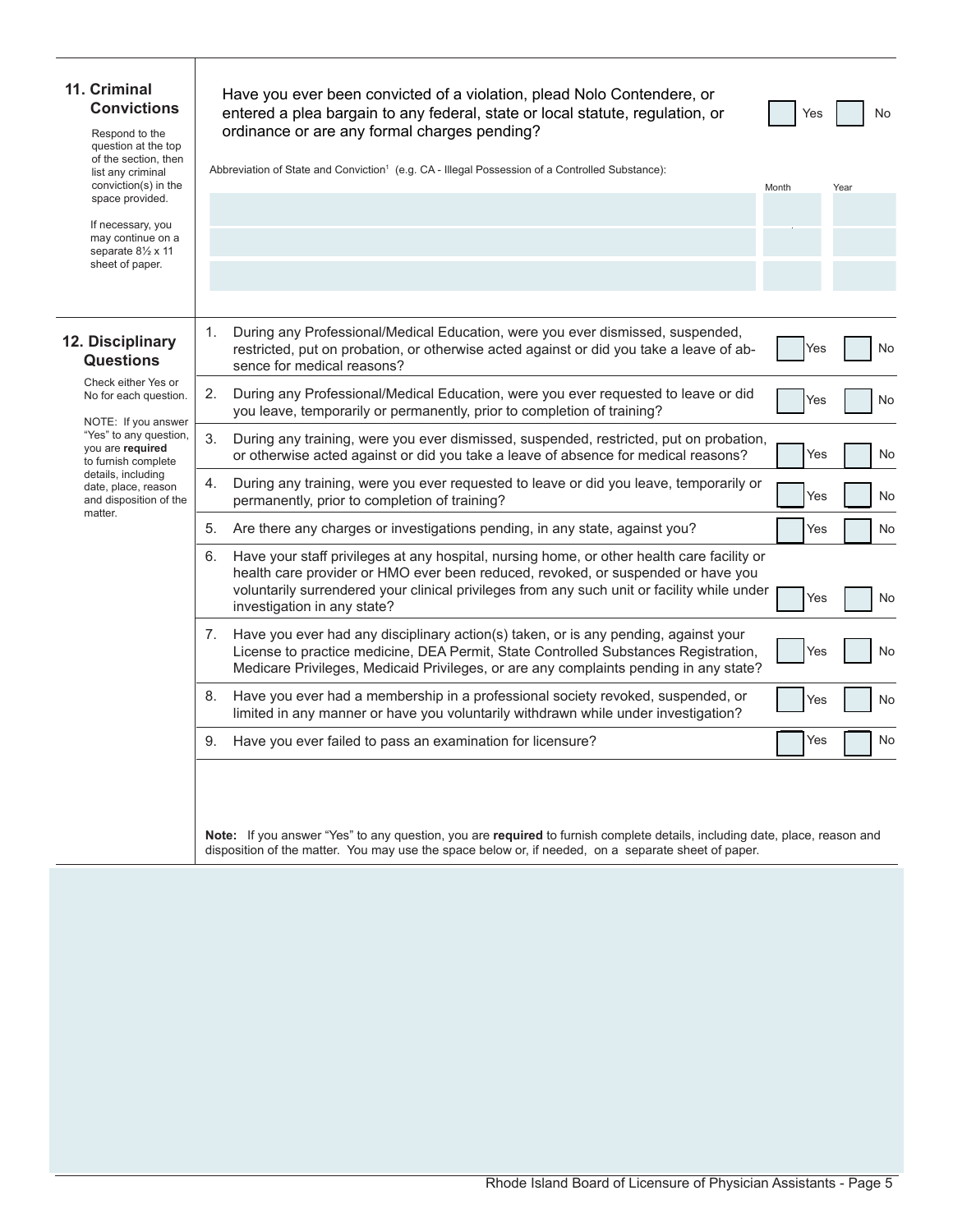#### **13. Affidavit of Applicant**

Complete this section and sign.

Make sure that you have completed all components accurately and completely. I, the contract of the contract of the being first duly sworn, depose and say that I am the person referred to in the foregoing application and supporting documents.

I have read carefully the questions in the foregoing application and have answered them completely, without reservations of any kind, and I declare under penalty of perjury that my answers and all statements made by me herein are true and correct. Should I furnish any false information in this application, I hereby agree that such act shall constitute cause for denial, suspension or revocation of my license to practice as a Physician Assistant in the State of Rhode Island.

I understand that this is a continuing application and that I have an affirmative duty to inform the Rhode Island Board of Licensure of Physician Assistants of any change in the answers to these questions after this application and this affidavit is signed.

Signature of Applicant **Example 20** The Signature (MM/DD/YY)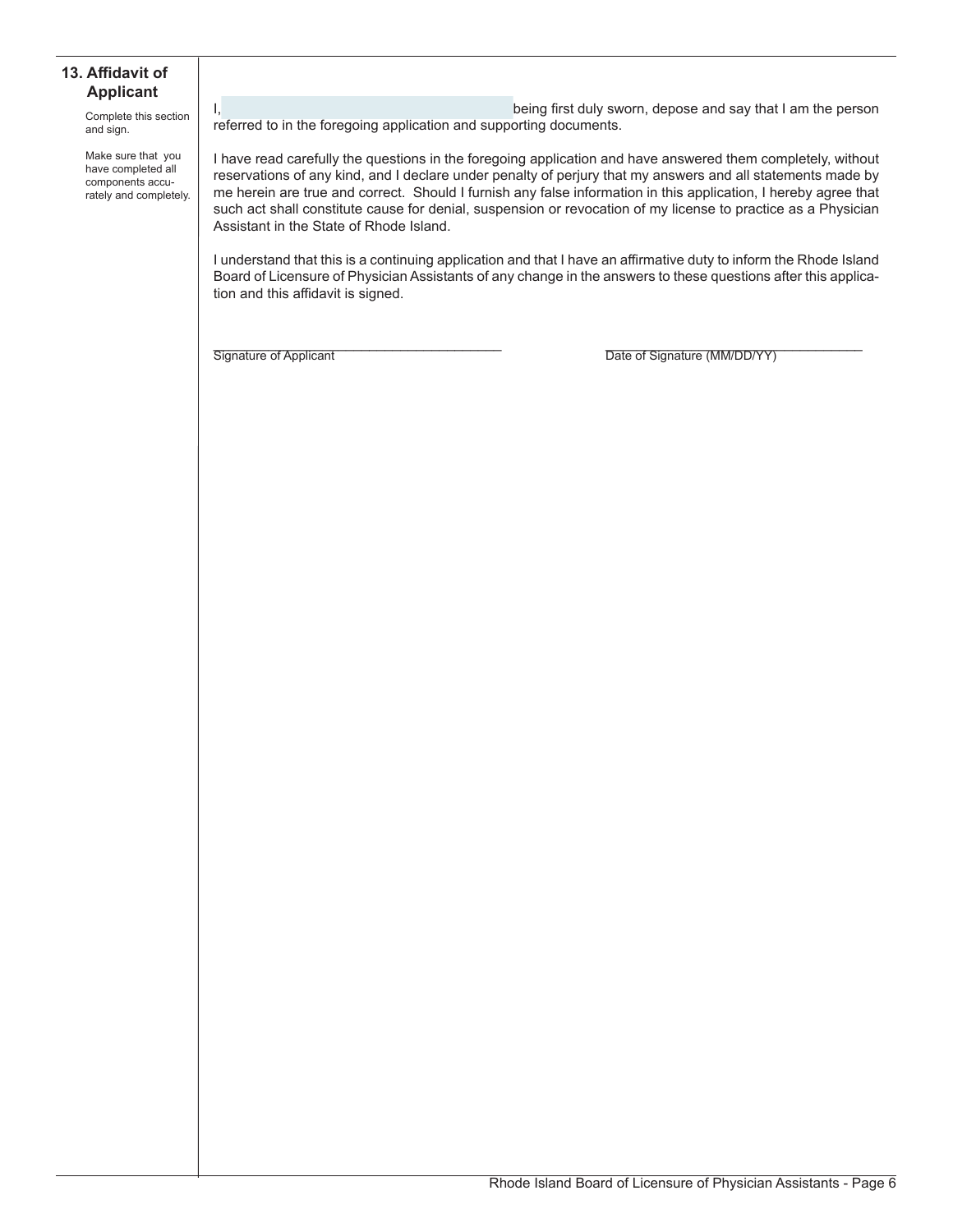

**Rhode Island Board of Licensure of Physician Assistants**

*Room 205, 3 Capitol Hill Providence, RI 02908-5097 (401) 222-3855*

## **INTERSTATE VERIFICATION FORM - OTHER STATE LICENSE(S)**

I am applying for a license to practice as a Physician Assistant in the State of Rhode Island. The Rhode Island Board of Licensure of Physician Assistants requires that the following form be completed by the jurisdiction(s) in which I hold or have held a license. This constitutes authority for you to release all information in your files, favorable or otherwise, directly to the Rhode Island Board of Licensure of Physician Assistants at the above address.

| Print/Type Full Name                                                                                                                                                         | Signature                                                         | Date                                      |
|------------------------------------------------------------------------------------------------------------------------------------------------------------------------------|-------------------------------------------------------------------|-------------------------------------------|
|                                                                                                                                                                              |                                                                   | 19                                        |
| Previous Names Used                                                                                                                                                          | Social Security Number                                            | Date of Birth                             |
| License Number<br>Date Issued                                                                                                                                                |                                                                   |                                           |
|                                                                                                                                                                              |                                                                   |                                           |
| THIS SECTION TO BE COMPLETED BY THE PHYSICIAN ASSISTANT BOARD<br><b>Physician Assistant Program Completed:</b>                                                               | Location:                                                         | <b>Graduation Date:</b>                   |
|                                                                                                                                                                              |                                                                   |                                           |
| <b>Licensed by Examination?</b><br>$\Box$ Yes<br>No<br>$\mathsf{L}$                                                                                                          | Applicant has completed and passed the NCCPA Exam:<br>7 Yes<br>No |                                           |
| <b>License Status:</b><br>$\Box$ Active<br>Inactive<br>Lapsed<br>$\Box$                                                                                                      | Original Date Issued:                                             | <b>Expiration Date:</b>                   |
|                                                                                                                                                                              |                                                                   |                                           |
| Questions:<br>1. Has this licensee ever been investigated by your Board?                                                                                                     |                                                                   | П<br>Yes<br>No<br>П                       |
| 2. Has this licensee incurred any disciplinary proceedings in your state, or is any action pending?                                                                          |                                                                   | Yes<br>No<br>$\mathsf{L}$<br>$\mathsf{L}$ |
|                                                                                                                                                                              |                                                                   |                                           |
| 3. Has the applicant's license ever been denied, surrendered, reprimanded, suspended, revoked or placed<br>on probation?                                                     |                                                                   | Yes<br>No<br>$\mathsf{L}$                 |
| 4. Do you know of any information that may discredit this person?                                                                                                            |                                                                   | п<br>Yes<br>No<br>П                       |
| If you answer "Yes" to questions 1-4, please provide a written explanation below, and attach a copy of all supporting documentation (e.g., Board order,<br>complaint, etc.). |                                                                   |                                           |
|                                                                                                                                                                              |                                                                   |                                           |
|                                                                                                                                                                              |                                                                   |                                           |
| <b>Certification:</b>                                                                                                                                                        |                                                                   |                                           |
|                                                                                                                                                                              |                                                                   |                                           |
| Signature                                                                                                                                                                    | Date                                                              |                                           |
| Type or Print Name                                                                                                                                                           |                                                                   | Please Affix                              |
|                                                                                                                                                                              |                                                                   | <b>Board Seal Here</b>                    |
| Title                                                                                                                                                                        |                                                                   |                                           |
| Full Name of Licensing Board                                                                                                                                                 |                                                                   |                                           |

*Please return directly to the Board at the above address. Thank you for your prompt cooperation.*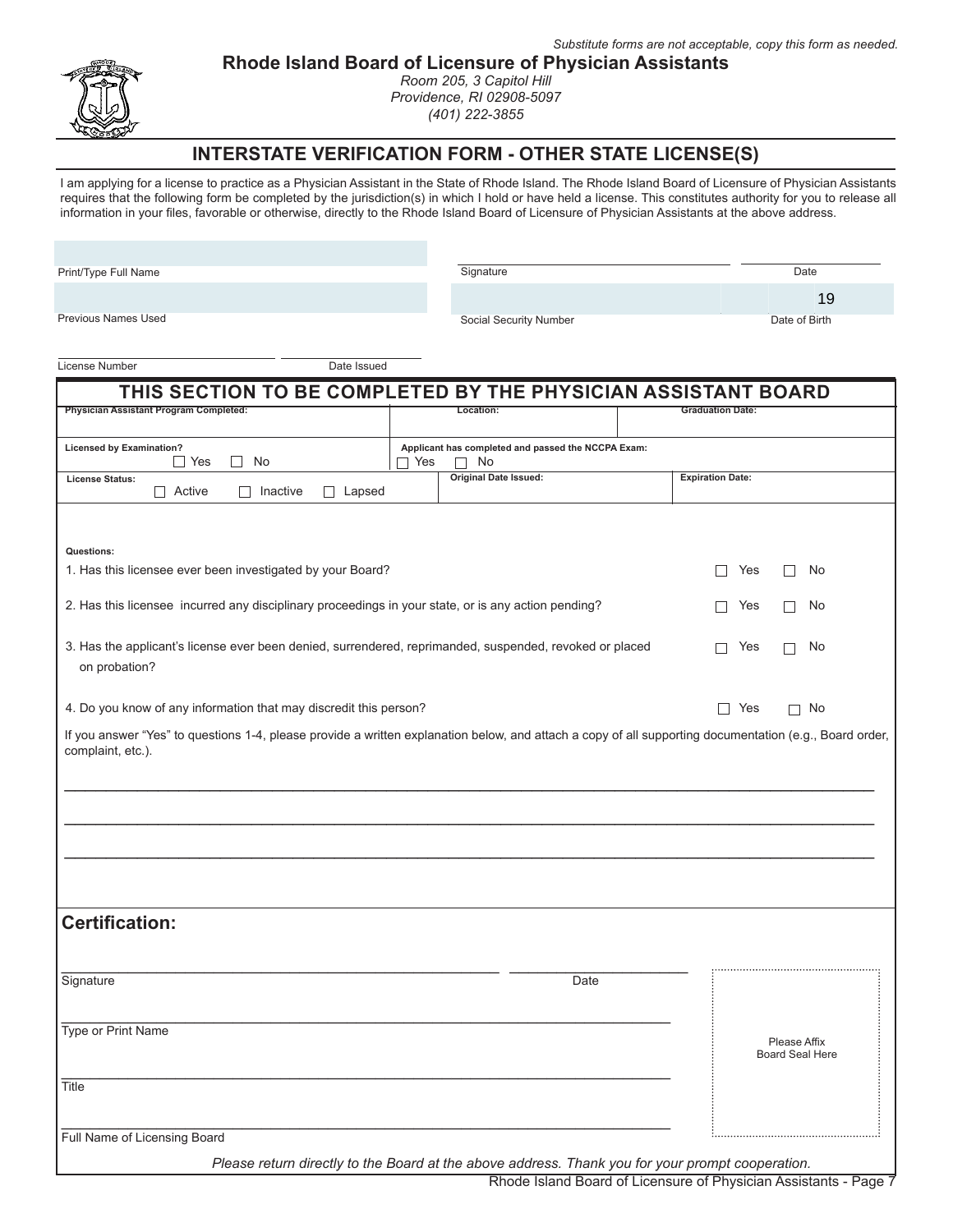| RYODE ISL               | <b>RHODE ISLAND UNIFORM CONTROLLED</b>                                                                                                                                                                                                                                                                                                                                                                                                                                    |                                                                                                             | <b>** FOR OFFICE USE ONLY **</b>                  |
|-------------------------|---------------------------------------------------------------------------------------------------------------------------------------------------------------------------------------------------------------------------------------------------------------------------------------------------------------------------------------------------------------------------------------------------------------------------------------------------------------------------|-------------------------------------------------------------------------------------------------------------|---------------------------------------------------|
|                         | <b>SUBSTANCES ACT REGISTRATION (CSR)</b>                                                                                                                                                                                                                                                                                                                                                                                                                                  |                                                                                                             | <b>RECEIPT#</b>                                   |
|                         | <b>NEW APPLICATION</b>                                                                                                                                                                                                                                                                                                                                                                                                                                                    |                                                                                                             | ID#                                               |
|                         | <b>CHANGE OF OWNERSHIP</b>                                                                                                                                                                                                                                                                                                                                                                                                                                                |                                                                                                             | <b>ISSUE DATE</b>                                 |
|                         | <b>CHANGE OF LOCATION</b>                                                                                                                                                                                                                                                                                                                                                                                                                                                 |                                                                                                             | <b>LICENSE#</b>                                   |
|                         |                                                                                                                                                                                                                                                                                                                                                                                                                                                                           |                                                                                                             |                                                   |
| 1)<br>2)<br>3)<br>4)    | PLEASE TYPE OR PRINT IN UPPERCASE<br>DO NOT SEND CASH - MAIL CHECK OR MONEY ORDER, PAYABLE TO: RI GENERAL TREASURER<br>PRACTITIONER FEE - \$200.00 - FACILITY FEE - \$100.00<br>RETURN ENTIRE APPLICATION TO:                                                                                                                                                                                                                                                             | <b>RI BOARD OF PHARMACY</b><br><b>ROOM 103</b><br><b>3 CAPITOL HILL</b><br><b>PROVIDENCE, RI 02908-5097</b> |                                                   |
|                         | <b>REGISTRANT NAME AND BUSINESS LOCATION ONLY:</b>                                                                                                                                                                                                                                                                                                                                                                                                                        |                                                                                                             |                                                   |
| <b>FULL NAME</b>        |                                                                                                                                                                                                                                                                                                                                                                                                                                                                           |                                                                                                             |                                                   |
|                         |                                                                                                                                                                                                                                                                                                                                                                                                                                                                           |                                                                                                             |                                                   |
| <b>BUSINESS ADDRESS</b> |                                                                                                                                                                                                                                                                                                                                                                                                                                                                           |                                                                                                             |                                                   |
| <b>TELEPHONE NUMBER</b> |                                                                                                                                                                                                                                                                                                                                                                                                                                                                           | <b>CURRENT STATE LICENSE OR CERTIFICATION NUMBER</b>                                                        |                                                   |
|                         | E-MAIL ADDRESS - (THIS WILL BE USED FOR REGISTRATION TO THE RHODE ISLAND PRESCRIPTION MONITORING PROGRAM)                                                                                                                                                                                                                                                                                                                                                                 |                                                                                                             |                                                   |
|                         | Complete the following information to apply for a registration to prescribe, dispense, store or ship controlled substances in or into the<br>State of Rhode Island. A CSR is not required if there will be no controlled substances prescriptions prescribed, dispensed, stored or<br>shipped in or into this state. The CSR is renewed at the same time as the professional or facility license is renewed. NOTE: Please<br>read important information on the next page. |                                                                                                             |                                                   |
|                         | <b>REGISTRATION CLASSIFICATION:</b>                                                                                                                                                                                                                                                                                                                                                                                                                                       |                                                                                                             |                                                   |
| А.<br>Е.                | <b>BUSINESS ACTIVITY (CHECK ONE ONLY):</b><br><b>PRACTITIONER</b><br>COMMUNITY PHARMACY<br><b>B.</b><br>MEDICAL INSTITUTION/CLINICF.<br>TEACHING INSTITUTION G. NTP PROGRAM                                                                                                                                                                                                                                                                                               | MANUFACTURER/DISTRIBUTOR                                                                                    | RESEARCHER<br>D.<br><b>ANALYTICAL LAB</b><br>H. ( |
|                         | DRUG SCHEDULE - Check all that apply (Non-practitioners only)                                                                                                                                                                                                                                                                                                                                                                                                             |                                                                                                             |                                                   |
| <b>Attach Protocol</b>  | SCHEDULE II<br>SCHEDULE I<br>3.1<br>DRUG ENFORCEMENT ADMINISTRATION (DEA) REGISTRATION<br>Provide DEA number if one has been issued, or check "pending" if an application is being made for the DEA Registration. A copy of<br>the DEA Registration must be provided to the BOARD within 60 days of its issuance by the DEA.                                                                                                                                              | <b>SCHEDULE III</b><br>SCHEDULE IV                                                                          | <b>SCHEDULE V</b>                                 |
| <b>DEA NUMBER</b>       |                                                                                                                                                                                                                                                                                                                                                                                                                                                                           |                                                                                                             | <b>PENDING</b>                                    |
|                         | ALL APPLICANTS MUST ANSWER THE FOLLOWING:                                                                                                                                                                                                                                                                                                                                                                                                                                 |                                                                                                             |                                                   |
| А.                      | Has the applicant been convicted of, or entered a plea of nolo contendere to a violation of any state or federal law relating<br>to manufacturing, distributing, possessing, prescribing, administering or dispensing of drugs presently defined as<br>controlled substances under Chapter 21-28, General Laws of Rhode Island?                                                                                                                                           |                                                                                                             | Yes<br>No                                         |
| В.                      | Has the registration application or registration of the applicant, corporation, firm, partner, or officer of the applicant been<br>surrendered, revoked, suspended or denied under any law of the United States or of any state relating to drugs presently<br>defined as controlled substances under Chapter 21-28 of the General Laws of Rhode Island, or is such action pending?                                                                                       |                                                                                                             | No<br>Yes                                         |
|                         | IF "A" OR "B" IS ANSWERED IN THE AFFIRMATIVE, ATTACH LETTER SETTING FORTH CIRCUMSTANCES                                                                                                                                                                                                                                                                                                                                                                                   |                                                                                                             |                                                   |
| <b>DATE</b>             | SIGNATURE OR APPLICANT OR AUTHORIZED INDIVIDUAL                                                                                                                                                                                                                                                                                                                                                                                                                           |                                                                                                             | <b>OFFICIAL TITLE</b>                             |